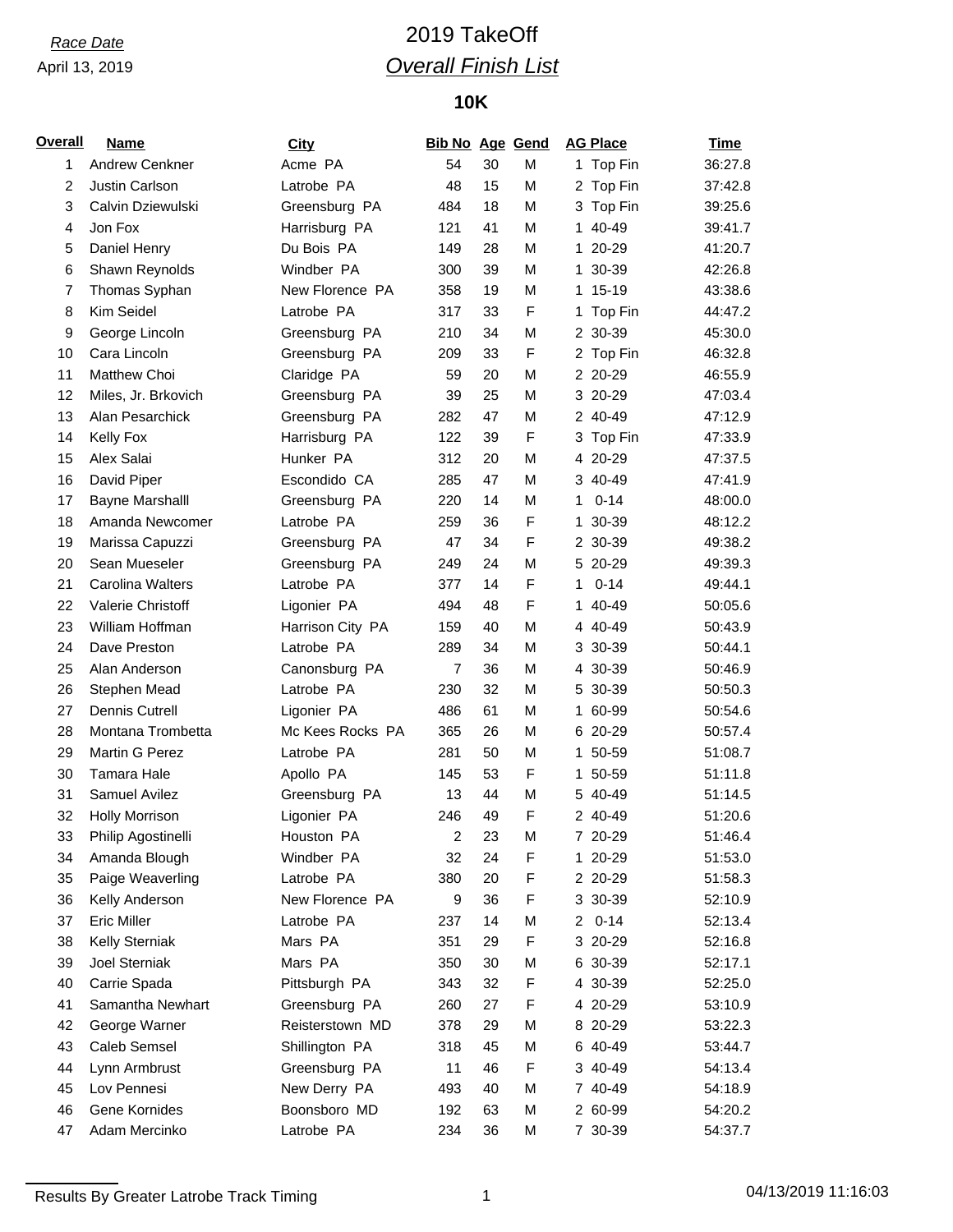### April 13, 2019

# *Race Date* 2019 TakeOff *Overall Finish List*

## **10K**

| <b>Overall</b> | <b>Name</b>             | <b>City</b>       | <b>Bib No Age Gend</b> |    |   | <b>AG Place</b> | <b>Time</b> |
|----------------|-------------------------|-------------------|------------------------|----|---|-----------------|-------------|
| 48             | Sarah Kornides          | Boonsboro MD      | 193                    | 31 | F | 5 30-39         | 55:10.6     |
| 49             | Kellee Wheeler          | Manor PA          | 388                    | 36 | F | 6 30-39         | 55:21.0     |
| 50             | Miles, Sr. Brkovich     | Greensburg PA     | 40                     | 58 | M | 2 50-59         | 55:23.0     |
| 51             | Jasmine Wahlberg        | Jeannette PA      | 376                    | 37 | F | 7 30-39         | 55:23.6     |
| 52             | <b>Benjamin Himes</b>   | Greensburg PA     | 154                    | 29 | M | 9 20-29         | 55:25.1     |
| 53             | Charles Choi            | Claridge PA       | 58                     | 58 | M | 3 50-59         | 55:35.2     |
| 54             | Ann Cutrell             | Ligonier PA       | 495                    | 60 | F | 1 60-99         | 55:35.3     |
| 55             | Lisa Gruss              | Greensburg PA     | 140                    | 53 | F | 2 50-59         | 55:47.2     |
| 56             | <b>Courtney Silvio</b>  | Greensburg PA     | 329                    | 25 | F | 5 20-29         | 55:49.2     |
| 57             | Harry Murtha            | Greensburg PA     | 251                    | 52 | M | 4 50-59         | 55:49.8     |
| 58             | Katie Wissman           | Warren PA         | 391                    | 28 | F | 6 20-29         | 56:10.7     |
| 59             | William Gorman          | Pittsburgh PA     | 136                    | 53 | M | 5 50-59         | 56:28.4     |
| 60             | Lisa Stackpole          | Middlebourne WV   | 497                    | 52 | F | 3 50-59         | 57:15.3     |
| 61             | Jesse King              | Meadville PA      | 184                    | 31 | M | 8 30-39         | 57:32.1     |
| 62             | Kathryn Carns           | Greensburg PA     | 49                     | 47 | F | 4 40-49         | 57:56.2     |
| 63             | Melissa Sulkosky        | Latrobe PA        | 357                    | 43 | F | 5 40-49         | 58:15.8     |
| 64             | Marlo Ayres             | Murrysville PA    | 21                     | 42 | F | 6 40-49         | 58:16.5     |
| 65             | <b>Tracy Gordish</b>    | Creekside PA      | 135                    | 46 | F | 7 40-49         | 58:17.5     |
| 66             | John Kuklar             | Greensburg PA     | 200                    | 58 | M | 6 50-59         | 58:19.4     |
| 67             | Michael Zurenski        | Irwin PA          | 402                    | 28 | M | 10 20-29        | 58:45.8     |
| 68             | Erik Cox                | Meadville PA      | 75                     | 52 | M | 7 50-59         | 59:06.3     |
| 69             | John Basilone           | <b>PA</b>         | 487                    | 38 | M | 9 30-39         | 59:16.4     |
| 70             | Natalie Polinsky        | Greensburg PA     | 287                    | 24 | F | 7 20-29         | 59:30.7     |
| 71             | Heidi Spargur           | Mount Pleasant PA | 345                    | 30 | F | 8 30-39         | 59:46.2     |
| 72             | Matt Bercik             | Jeannette PA      | 28                     | 35 | M | 10 30-39        | 59:48.1     |
| 73             | Jerry Newhouse          | New Derry PA      | 261                    | 41 | M | 8 40-49         | 1:00:00.3   |
| 74             | Kelly Dumm              | Ebensburg PA      | 103                    | 40 | F | 8 40-49         | 1:00:19.0   |
| 75             | Joan Davis              | Latrobe PA        | 83                     | 45 | F | 9 40-49         | 1:00:32.1   |
| 76             | Elizabeth Aungier       | Greensburg PA     | 12                     | 50 | F | 4 50-59         | 1:00:32.4   |
| 77             | Gary Hochard            | New Florence PA   | 155                    | 66 | M | 3 60-99         | 1:00:35.2   |
| 78             | Raphe Bailes            | Paden City WV     | 496                    | 24 | M | 11 20-29        | 1:01:18.7   |
| 79             | Kelsie Hendrick         | Greensburg PA     | 148                    | 22 | F | 8 20-29         | 1:01:36.6   |
| 80             | Paul Upson              | Latrobe PA        | 369                    | 75 | M | 4 60-99         | 1:01:49.4   |
| 81             | Tricia Mucci            | Pleasant Unity PA | 498                    | 52 | F | 5 50-59         | 1:01:59.1   |
| 82             | Kristi Farrell          | Greensburg PA     | 116                    | 26 | F | 9 20-29         | 1:02:01.2   |
| 83             | Matt Schneck            | Myrtle Beach SC   | 315                    | 57 | M | 8 50-59         | 1:02:02.3   |
| 84             | Miranda Stambaugh       | Greensburg PA     | 346                    | 31 | F | 9 30-39         | 1:02:38.8   |
| 85             | Michael Ledgard         | Greensburg PA     | 204                    | 60 | М | 5 60-99         | 1:03:12.5   |
| 86             | Jessica George          | Greensburg PA     | 128                    | 39 | F | 10 30-39        | 1:03:15.6   |
| 87             | Adrienne Jurcevich      | Jeannette PA      | 176                    | 36 | F | 11 30-39        | 1:03:20.5   |
| 88             | <b>Beverly Kornides</b> | Boonsboro MD      | 191                    | 62 | F | 2 60-99         | 1:03:43.2   |
| 89             | Machel Drahnak          | Hastings PA       | 96                     | 44 | F | 10 40-49        | 1:04:01.8   |
| 90             | Karen Soltez            | Irwin PA          | 340                    | 51 | F | 6 50-59         | 1:04:10.4   |
| 91             | Amanda Thompson         | Latrobe PA        | 485                    | 36 | F | 12 30-39        | 1:04:15.3   |
| 92             | Liz Ferris              | New Alexandria PA | 119                    | 34 | F | 13 30-39        | 1:04:48.3   |
| 93             | Tom Curry               | Latrobe PA        | 499                    | 51 | M | 9 50-59         | 1:05:01.8   |
| 94             | Joe Cieslo              | Greensburg PA     | 62                     | 50 | M | 10 50-59        | 1:05:10.9   |
|                |                         |                   |                        |    |   |                 |             |

Results By Greater Latrobe Track Timing 2 04/13/2019 11:16:04